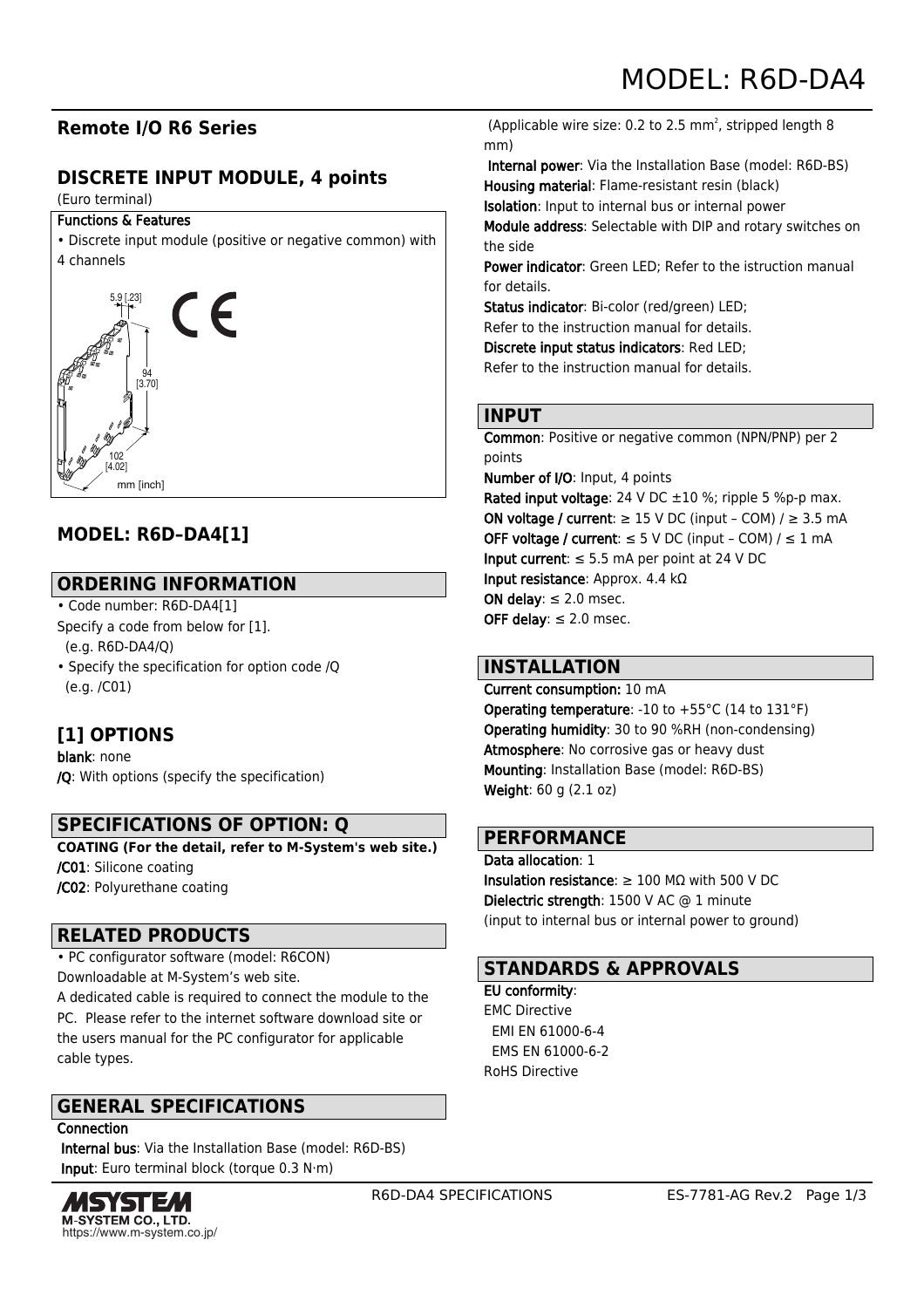

Refer to the instruction manual for setting procedures.

# **EXTERNAL DIMENSIONS & TERMINAL ASSIGNMENTS unit: mm [inch]**